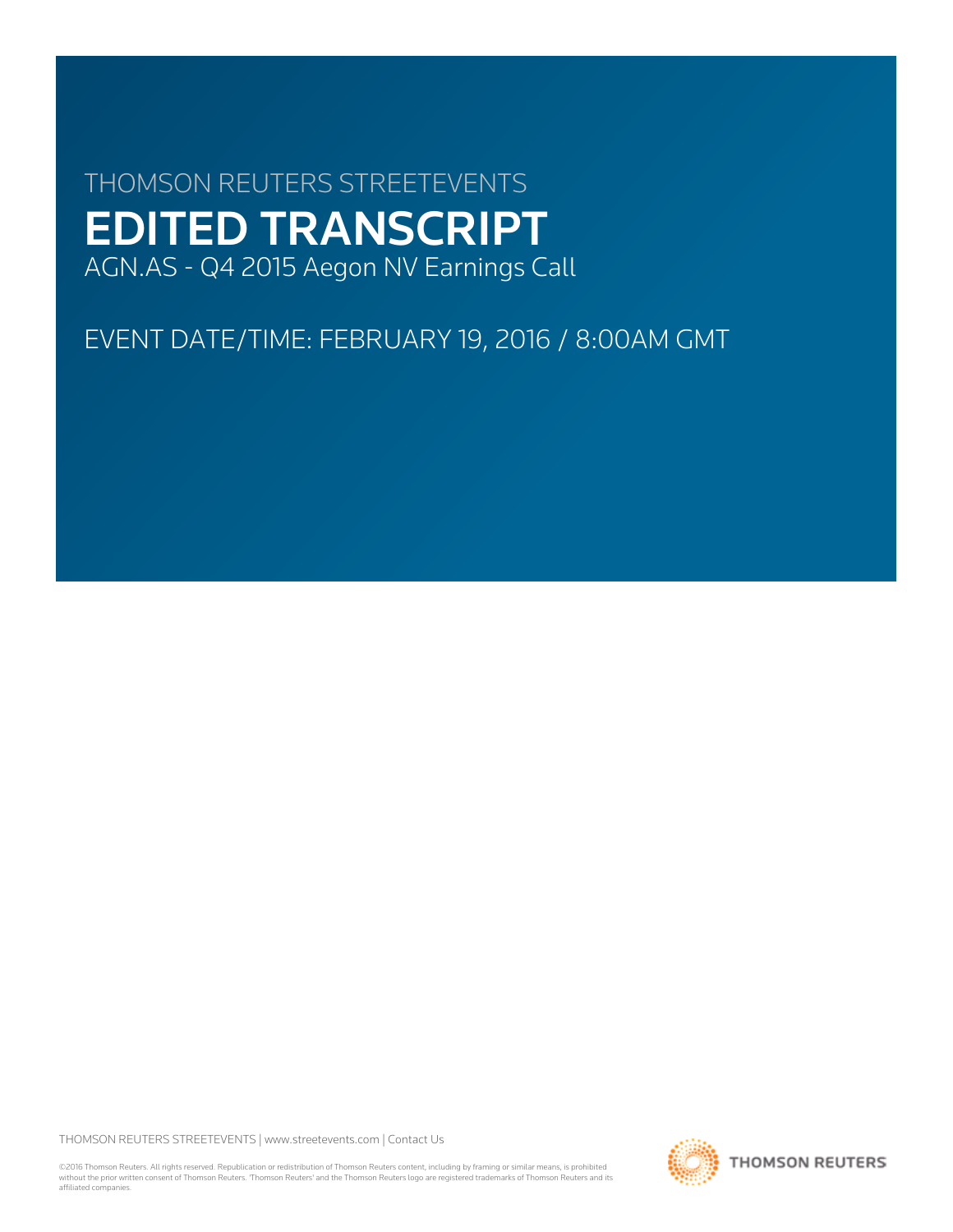# **CORPORATE PARTICIPANTS**

**[Willem van den Berg](#page-1-0)** Aegon NV - Head of IR **[Alex Wynaendts](#page-1-1)** Aegon NV - CEO **[Darryl Button](#page-4-0)** Aegon NV - CFO

# **CONFERENCE CALL PARTICIPANTS**

**[Nadine van der Meulen](#page-3-0)** Morgan Stanley - Analyst **[Farooq Hanif](#page-5-0)** Citigroup - Analyst **[Farquhar Murray](#page-6-0)** Autonomous - Analyst **[Mark Cathcart](#page-8-0)** Jefferies - Analyst **[Nick Holmes](#page-9-0)** Societe Generale - Analyst **[William Elderkin](#page-11-0)** Goldman Sachs - Analyst **[William Hawkins](#page-13-0)** KBW - Analyst **[Benoit Petrarque](#page-14-0)** Kepler Cheuvreux - Analyst **[Steven Haywood](#page-15-0)** HSBC - Analyst

# **PRESENTATION**

#### **Operator**

<span id="page-1-0"></span>Good day and welcome to the Aegon Q4 results conference call. Today's conference is being recorded. At this time I would like to turn the conference over to Willem van den Berg. Please go ahead, sir.

#### **Willem van den Berg** - Aegon NV - Head of IR

<span id="page-1-1"></span>Thank you. Good morning everyone and thank you for joining this conference call on Aegon's fourth-quarter 2015 results as well as a look back on some of the key developments over the last year. As always, we will keep today's presentation short, leaving plenty of time to address your questions. We would appreciate it if you take a look to review our disclaimer on forward-looking statements, which is at the back of our presentation. Our CEO, Alex Wynaendts, will first provide an overview of our performance and will then be joined by our CFO, Darryl Button, to answer your questions. I'll hand it over to Alex now.

#### **Alex Wynaendts** - Aegon NV - CEO

Good morning everyone and thank you for joining us today. Our fourth-quarter results closed a year in which we achieved our highest ever sales and accomplished many of our strategic objectives.

This quarter net income increased to EUR478m, mainly as a result of net recoveries and lower fair value losses. However, in terms of underlying earnings, we did not meet expectations in the US. As we shared with you during our investor day in January, we're implementing significant expense reduction programs in the US and the Netherlands aimed at improving our profitability. We're making good progress and are well on track to realize the announced cost savings.

I'm pleased that a strong and resilient capital position enables us to return capital to shareholders through both an increased final dividend of EUR0.13 and through a EUR400m share buyback, of which we have already executed 25%.

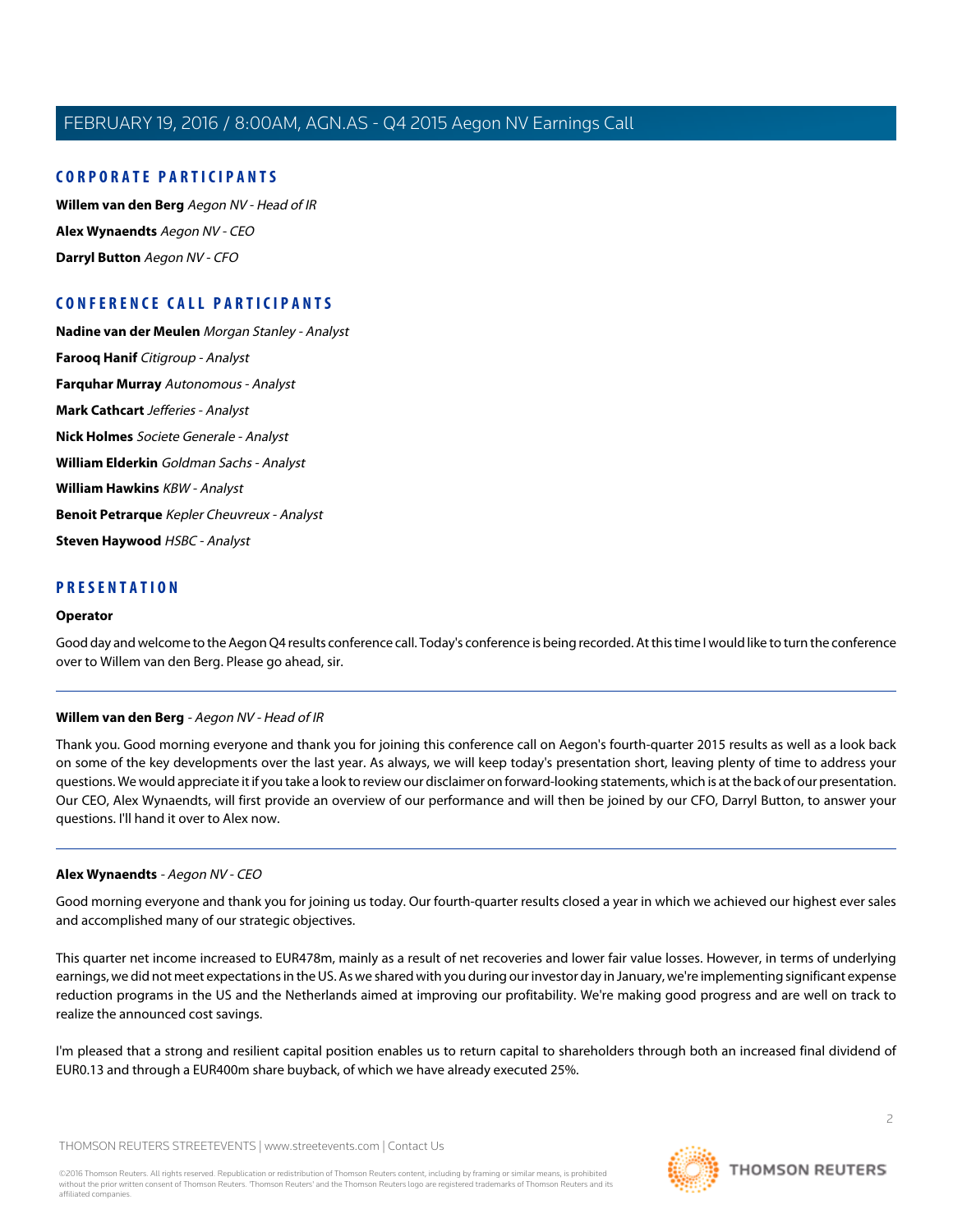I will now turn to slide 3 to address underlying earnings in more detail. So let me take you through the key points. This quarter underlying earnings declined 14% compared with last year's results, which included positive one-time items. Excluding these one-time items, underlying earnings declines were 5%, largely as a result of lower earnings from the US.

Lower earnings in the US were driven by the run rate impact of model assumption updates in Q3, adverse mobility and lower earnings from retirement plans and fixed and variable annuities. Earnings in the Netherlands increased despite losses in our non-life business. And, as you know, we have recently announced the divestment of our loss-making commercial line non-life business. And results in our other markets were in line with our expectations.

Let me now give you an update on the changes we're making to our organization structure in the US and on our expense reduction programs. We're implanting the new US organization structure that we announced at our recent investor day, which will be effective as of March 1 this year. As you will recall, our ambition is to create one Transamerica in the eyes of all our customers, while at the same time increasing the overall efficiency of the organization. Key to this is to better leverage technology and to drive operational efficiencies throughout the entire organization.

As I mentioned earlier, I am pleased that we're well on track and we have made a strong start with expense savings program. The elimination of positions and our voluntary separation offer are important parts of this program, and we anticipate the initial benefits of our expense savings program to become visible as of the second half of this year.

I would now like to spend a few moments on the development of our net income. Net income increased by 20% this quarter compared with last year. This was due to improved results from fair value items, a large gain from net recoveries and lower taxes.

The loss from fair value items amounted to EUR65m. This was driven by losses on our macro hedge as a result of the high equity markets in the fourth quarter. As you can see on slide 5, net recoveries were high at EUR64m for the quarter and included a legal settlement on previously impaired structured assets. Gross impairments remained very low at only 1 basis point of our general account on an annualized basis. Effective tax rate was low as a result of tax benefits on solar investments in the US and a reduction in the corporate tax rate in the UK.

When it comes to measuring how customers are placing their trust in Aegon and in the products and services we offer, there is possibly no better metric than sales. On slide 6 you can see that in the fourth quarter we once again generated very strong sales in our deposit businesses. We're very satisfied with the strong asset management sales. In particular, our absolute return products in the UK and the Dutch mortgage fund both attracted a lot of new money.

Deposits in our retirement business in the US increased 20% compared with last year, driven by both higher takeover and higher recurring deposits. The ongoing focus on our platform in the UK, together with a shift from defined benefit to defined contributions in the Netherlands, led to higher deposits at the expense of lower new life sales. In the US the withdrawal of our universal life secondary guarantee product also contributed to lower new life sales.

Slide 7 shows that 2015 was a year during which we achieved record high revenue-generating investments of EUR700b as all our fee-based business continued to perform very well. Our award-winning platforms, customer-friendly products and excellent customer service are enabling us to attract many new customers while at the same time retaining existing ones.

Strong growth from our existing franchises is being supplemented by new partnerships, which provide us with extensive distribution networks and access to millions of new customers. As a result, net deposits over the year doubled to EUR18b. Asset management expanded its distribution reach and formed a strategic partnership with La Banque Postale in France.

Our US retirement business also continues to grow and we expect growth in the assets to accelerate now that we have completed the acquisition of Mercer's DC record-keeping business in the US. And, as a result of this acquisition, Transamerica is now helping nearly 5m customers prepare for their retirement. That makes us a top-five DC provider by number of participants, with over \$200b of assets.

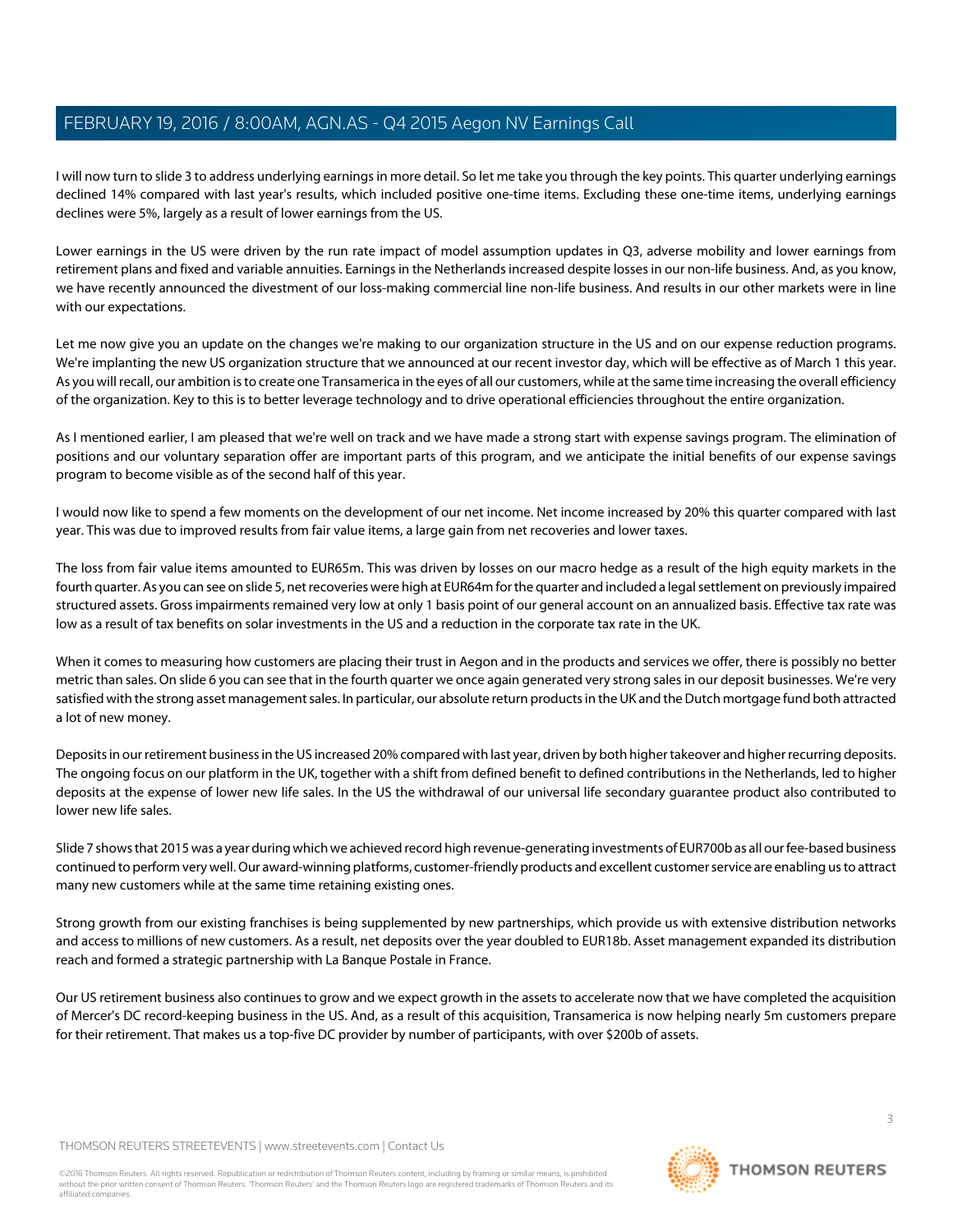The recent market volatility, which was fueled by uncertainty about the world's growth prospects, once again demonstrates the challenging nature of the environment in which we operate. Let me therefore, on slide 8, remind you of the high quality of our general current investment portfolio, which comprises predominantly of investment-grade fixed income instruments.

We expect impairments to increase in 2016 compared to the very benign levels over the past three years but to remain below our long-term average of 28 basis points. The sectors where we could see impairments emerging are metals and mining and energy, and especially for those securities that are below investment-grade. On slide 20 we have disclosed our holdings in these sectors by subsector and by rating. And, as you can see, securities below investment-grade represent only 10% of our metals and mining and energy portfolio.

Let me now turn to capital on slide 9. I'm today happy to reconfirm that our estimated Solvency II ratio at year end 2015 remains approximately 160% for the Group, at the upper end of our target range. The ratios for the units also remain unchanged, with the US at 160%, the Netherlands at 150% and the UK at 140%. We estimate that the impact of the recent market volatility on our Solvency II ratio, in line with our low sensitivities, is less than 5 percentage points.

While there has clearly been a lot of focus on comparing solvency ratios, it's important to understand that every company's ratio is unique and the way that it's calculated is also unique. Let me remind you of three points to bear in mind. First, our Solvency II ratio does not benefit from transitionals other than in the UK. Second, the sensitivity to market movements is limited, as I just shared with you. And third, the capitalization of our country units is strong on a standalone basis. As a result of our use of deduction aggregations for the US, we are not able to include diversification benefits at the holding.

Our capital position provides us with a strong base and this supports the execution of our share buyback as well as the 9% increase in our 2015 dividend.

So looking ahead, we have every reason to be confident about our future. Our capital position is strong, our customer base is growing, standing today at over 30m customers, and our strategy is both ambitious and achievable. Our Company is transforming. By becoming more relevant throughout the customers' lives, I'm confident that we are in a stronger position to create value for our shareholders and improve our returns.

Thank you all once again for your continued interest in our Company. And Darryl and I are now happy to take your questions.

# **QUESTIONS AND ANSWERS**

#### <span id="page-3-0"></span>**Operator**

(Operator Instructions). Nadine van der Meulen, Morgan Stanley.

# **Nadine van der Meulen** - Morgan Stanley - Analyst

Yes. Good morning. Thank you for taking my questions. I was wondering to what extent the recent market turmoil has impacted capital positions in the three main entities. So if you could give an update of where we are now instead of year end, so both in the US, the Netherlands and the UK. And particularly I'm interested in the US as, with the RBC ratio, assets are not mark-to-market. So I was wondering if you expect charges there from rating migration and cash flow testing like you, for example, saw in 2001 and 2008. So that's my first question.

The second question is whether you can comment on the progress of the sale of the UK annuity business or the planned sale of the UK annuity business.

And lastly, why did you take a morbidity charge in the US? I'm just curious because I haven't really seen this with peers. Wondering if you can talk us through what is behind this, if this is a one-off or if there's a trend behind this.

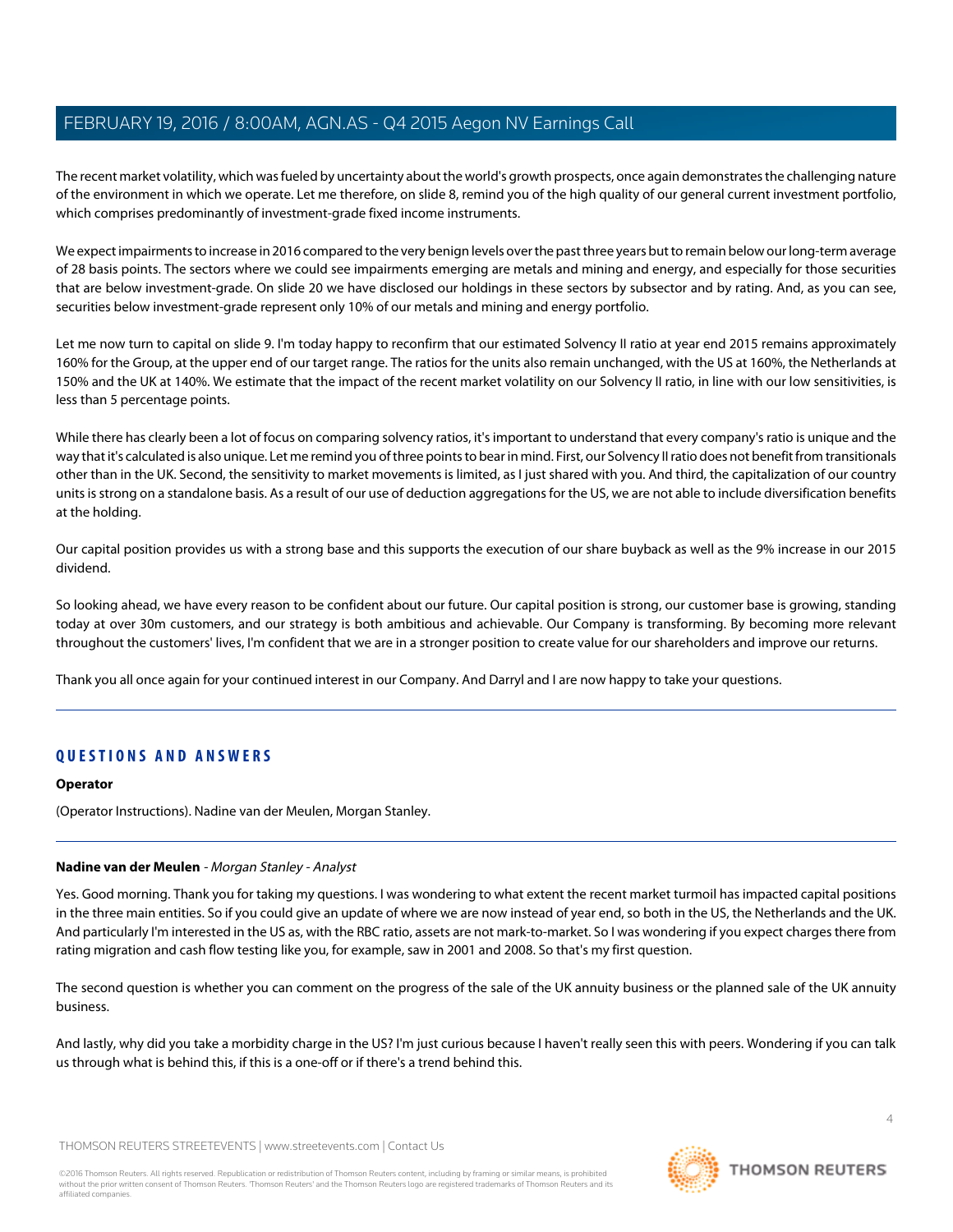And then perhaps maybe final question, do you have a target for operational free cash flow? You had a target before. I didn't see it recently. And in that light also the dividend was around 50% payout ratio free cash in 2015, whether this is the payout policy and level we should expect going forward. Thank you very much.

# <span id="page-4-0"></span>**Darryl Button** - Aegon NV - CFO

Hi Nadine. Several questions in there. I'm going to take some of them. On the Solvency II update, yes, so we've had a look at the sensitivities and taken a look at what we've seen in the market since really December 31 through to here. The short answer is we see less than 5% impact on the overall Group ratio. And in fact, going unit by unit, it is in the low single-digit impact is what we're seeing across all three of the big units.

In terms of, I think, your second question on --

#### **Alex Wynaendts** - Aegon NV - CEO

There's nothing more to comment.

#### **Darryl Button** - Aegon NV - CFO

Yes. We have really nothing to comment on the UK annuities beyond what we said in January.

Your third question was on long-term care. Yes, I would say what we saw in long-term care would be much more in the one-off variety than certainly a trend. We did see some higher claims than what we would normally see. Some of that had to do with terminations, and we did take a provision for that in the fourth quarter. So I do look at that as being a one-off and not a trend.

Finally, I think on your last question, I missed it. I think it was operating free cash flow-related. Yes. So it was -- we have put some guidance and expectations out on operating free cash flows, and that was on our January message. I don't really have many new messages to update from that actually.

#### **Nadine van der Meulen** - Morgan Stanley - Analyst

And with regard to the dividend?

#### **Darryl Button** - Aegon NV - CFO

Yes, so in terms of the operating free cash -- yes, you were talking about the 50% payout ratio that we decided January. Yes, still, that's still very much in line with our expectation. And that was on a free cash flow basis, so that was operating free cash flows across the unit, less the holding and funding cost.

#### **Nadine van der Meulen** - Morgan Stanley - Analyst

But is that, can we take that as somewhat of a policy going forward?

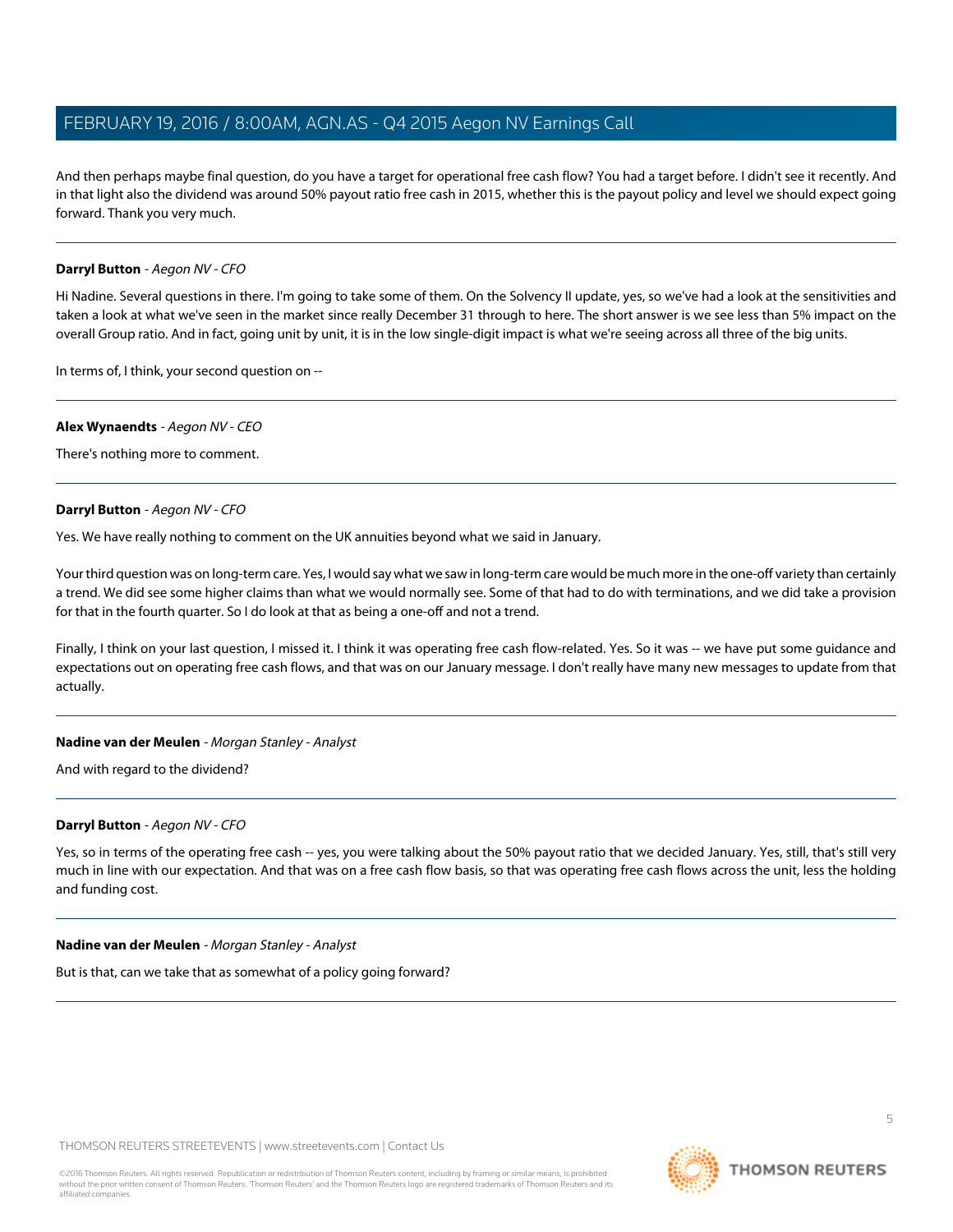# **Darryl Button** - Aegon NV - CFO

Yes, well, as I said before, in January, there was -- when you look at the cash flows actually there was still EUR600m across the three years that was still unaccounted for, if you will, where we've said is available for strategic priorities. And that could be additional distribution to shareholders. That could be accelerating growth strategies. And we haven't committed to that extra EUR600m over the three-year period.

So is it a policy of 50%? No, I would say that's our expectation, but yet to still deliver and decide on what to do with the extra EUR200m per year. Of course obviously we've committed to and are executing the EUR400m share buyback as well.

# **Nadine van der Meulen** - Morgan Stanley - Analyst

Thank you very much.

## **Operator**

<span id="page-5-0"></span>Farooq Hanif, Citi.

# **Farooq Hanif** - Citigroup - Analyst

Hi there. Good morning everybody. I just want to go back to your confidence on impairments. So is that -- looking at your portfolio and looking at what's happened to spreads in below investment grade and even BBB in the US, is your confidence coming through because essentially the market value of the bonds is still very high because the underlying yield is low? Can you explain the confidence, because when you look at commentary in the market from banks and from participants, clearly there's a big worry about it? So are we missing something or is this a time delay? If you could just comment on that.

Secondly, I notice in the US business with Mercer, you had a bit of a dip in your margin. Sorry, not in the US, I mean the retirement businesses generally you had a dip in margin in Q4. Is this related to Mercer? When will we start seeing the positive benefits from an earnings point of view of the Mercer deal?

And I guess lastly, can you give us an update on LAC DT in the Netherlands? Thanks.

# **Darryl Button** - Aegon NV - CFO

Hi Farooq. I'll take the first and third one. On the first one on the credit portfolio, yes, well, certainly obviously when you look at the marks on the asset portfolio, they're actually -- they're up because the impact of lower interest rates is higher than the spread widening. But we do look through that. And we take a look and look at more of a credit component, because obviously the interest rate component is offset on the liability side.

On the credit side, obviously credit spreads have been widening here a little bit as of late. But the majority of that widening has come in the energy and commodity side of the business, which is why we put the additional disclosure. You can see the table on slide 20 of the presentation. So that's the area that we continue to monitor very closely.

We have been lightening up actually for a couple of years now in the metals and mining area. On the pure energy side, I would say where our exposure would be would be more in the independent and oilfield services down in the below-investment-grade category and that upper right quadrant of the table that you see there. And that's where you can see the unrealized loss position in and around that EUR130m, EUR140m range. So if there were impairments to come, they would come from the upper right quadrant.

On the third question on the update on the tax situation from Solvency II in the Netherlands, the short answer is there is no update actually. We don't have any more information than we had in January. So we still are putting our Solvency II estimates out there as a midpoint range, slightly

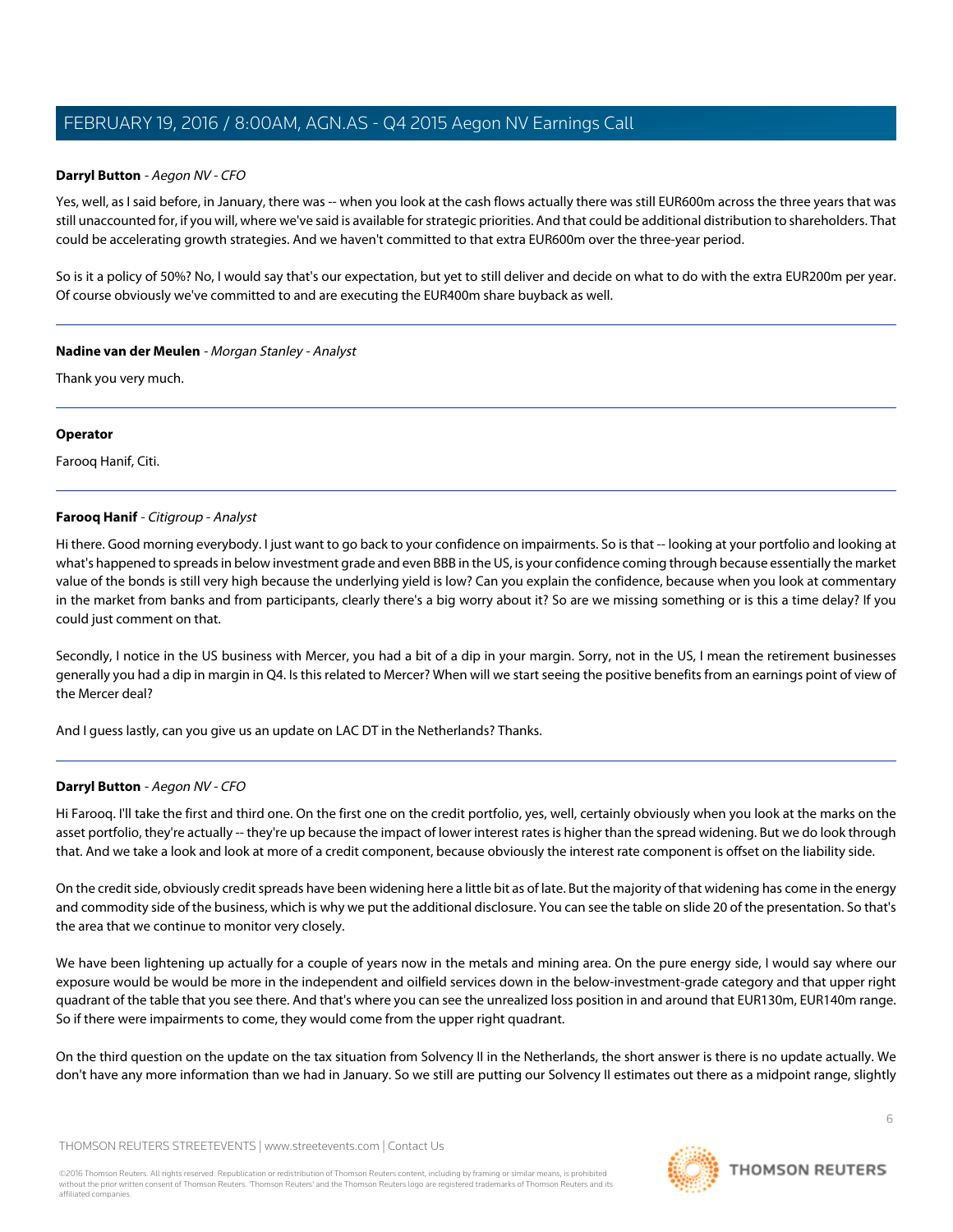conservative, I would say. But we're waiting for that to resolve. And it really could be our Q1 results before we really have some more guidance in that area.

# **Alex Wynaendts** - Aegon NV - CEO

Yes. On the Mercer acquisition, let me say in more general terms, the pension market in US is an attractive market, but it's a market where we have seen margin compression already for quite some time. And that's where we have focused and been focused and continue to focus on further expense reductions. We have a program in place in our retirement business this year to take more expenses out. And after that program is completed, we will bring in the Mercer acquisition. And that means that you will see the benefit of the Mercer acquisition going forward in 2017.

What's also important to realize is that the business model which we are working on is also changing. So we're not only focusing on asset accumulation part of the business, which you are referring to, but, as you know, we're very much focusing on the retention of customers. We want to have customers that start saving with us through a 401K plan and that stay with us. And that's why we're pleased to see that our asset retention, percentage, which was a few years ago close to 0%, has now increased to 15%. And as you know, we started a target of 20% and we're well on track to achieve that.

So when you look at our pension business, we're now looking at in a very more holistic way in the asset accumulation, where margins are under pressure, where we need to take expenses out. And this accumulation phase, which is probably an even bigger opportunity, as you know we've spoken many times about that and we are pleased to see that we're making progress. The organization changes in the US reflect the one Transamerica in the eyes of the customer regardless if he is a saver through a 401K plan or a dis-saver as an individual person that is retiring. So we need to look at the total picture and that's where we see we're making progress.

## **Farooq Hanif** - Citigroup - Analyst

May I just quickly come back on Solvency II, if I may? One of your peers in the Netherlands talked about shifting down from a 75% potential LAC DT pool to 50%. Are you at the 75% level?

#### **Darryl Button** - Aegon NV - CFO

Farooq, we actually haven't disclosed what level we're actually at, but I would also very highly caution you from comparing those from company to company. It is a function of the individual tax situation of individual company and, most importantly, the sources of future profits that you have to be able to recover those taxes. So while I think there'll be some harmonization of methodology and approaches, and that will bring in issues like what kind of character of sources of income and things like that are available, the end result will be unique to firm by firm.

#### **Farooq Hanif** - Citigroup - Analyst

Okay. Thank you very much.

#### <span id="page-6-0"></span>**Operator**

Farquhar Murray, Autonomous.

#### **Farquhar Murray** - Autonomous - Analyst

Morning gentlemen. Just two questions, if I may. Firstly on the cash generation figure of EUR377m in the quarter, that looks really quite strong, and I think it would run rate to above the EUR1.3b guidance you've given for full year 2016 at the investor day. I just wondered if you could help,

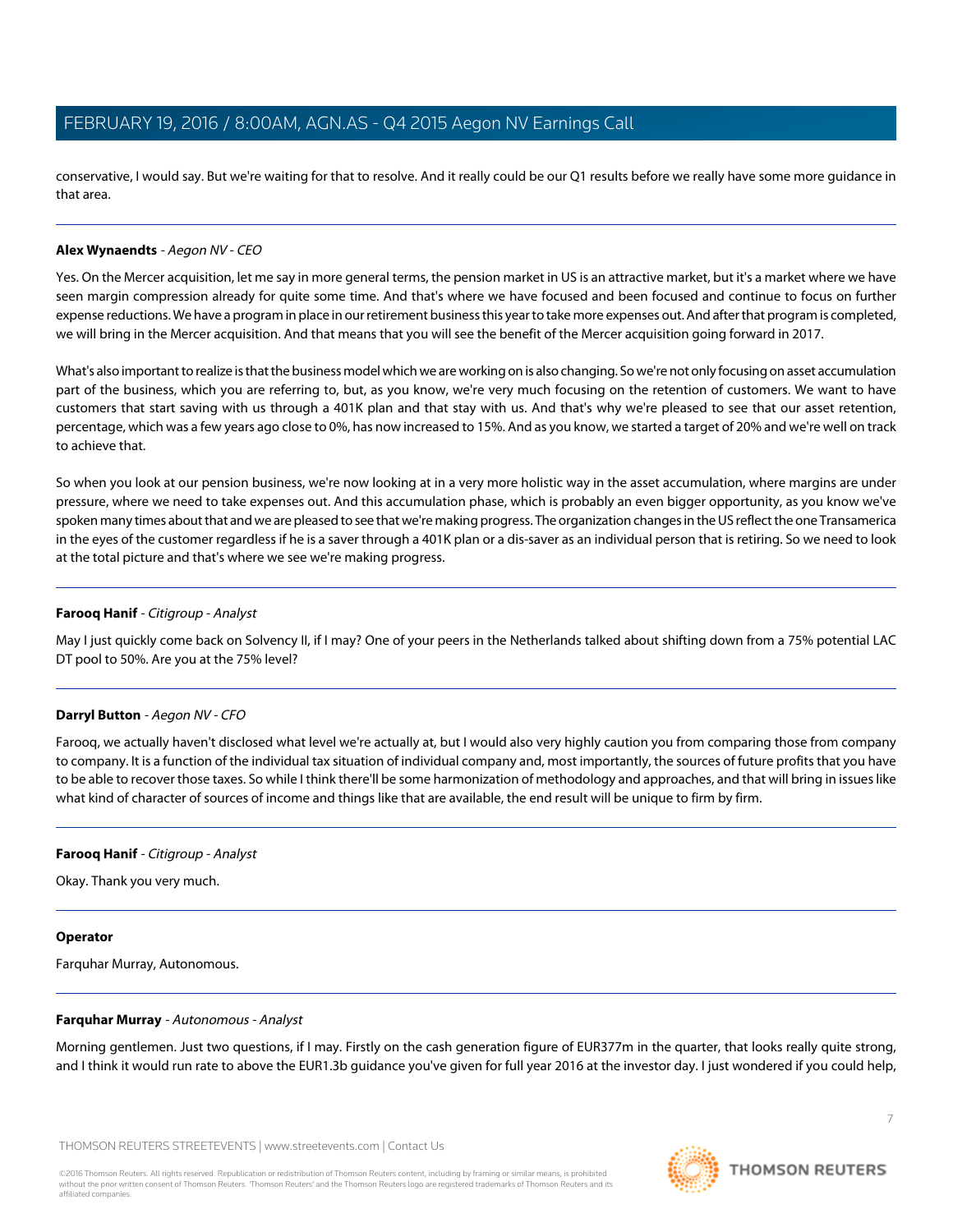just help us square this quarter to that guidance. In particular the new business strain looks quite low in the quarter and I just wondered what's driving that and whether we should extrapolate it.

And then secondly, just coming back to Farooq's question, a little bit around the LAC DT assumptions, I take on board what you're saying, which is that this is going to be very, very potentially company-specific. I just wondered what would be specific particularly to Aegon in terms of the way you would look at the LAC DT outcome. And if you could maybe just give us a bit of a sense of how the mechanics work around the recovery that you can get on that figure. Thanks.

# **Darryl Button** - Aegon NV - CFO

Yes. Hi Farquhar. I'll do my best on the second one. On the first one, operational free cash flow fairly strong, yes, I would say it's a good, solid quarter for us. We have seen -- keep in mind this is under Solvency I still, so this is the last quarter, if you will, on the old Solvency I basis. But we've seen operational free cash flows move up with the stronger dollar, or we've moved up into this range for our expectations. So I don't think there's anything particularly abnormal, if you will, especially when you look at that normalized cash flow in the high 300s.

When we go forward into next year under Solvency II, we did give the guidance in January for EUR1.3b range in 2016 and having that number grow across the next three years.

On the NL Solvency II tax situation, there's not a lot I can give you, to be honest with you. The different characters of income, and those are the things that are still, I would say we're still in discussion across the industry and with the Dutch Central Bank in terms of how many years of profit and what kind of sources of profit that you can take.

The only thing I can offer is that it is a very complex subject because you're dealing with an environment where you've taken your shocks to calculate your capital and so you're in the hypothetical what-if 1-in-200-year land and then you have to remodel your tax basis in that scenario. And so you have to figure out what your sources of profit look like in a 1-in-200-year event to be able to figure out what would be recoverable from a tax position. So it gets very complex. A lot of modeling and we're still to see the final guidance, if you will, from the Dutch Central Bank on that.

# **Farquhar Murray** - Autonomous - Analyst

Okay. But just to follow up, you're saying, okay, one company may come out with, say, 50% recovery. And you're saying, look, actually, there genuinely could be quite a substantial range around that. It could be 75% or 25% for anybody else.

#### **Darryl Button** - Aegon NV - CFO

Yes, it really could, because again, companies, it depends who you start comparing, because if you start comparing -- the kinds of losses come in different ways so hence the recovery comes in different ways. So, as an example, if you take a lot of losses from spread-driven events and liquidity-driven events that don't materialize themselves in actual paper losses or tax losses, then those recovery profiles can look substantially different than perhaps a simpler business model, where you're just having 1-in-200-year claims losses that don't have a recovery profile. So you get very complex very quickly.

#### **Farquhar Murray** - Autonomous - Analyst

Okay. Thanks very much indeed.

**Darryl Button** - Aegon NV - CFO

So you get very complex very quickly.

THOMSON REUTERS STREETEVENTS | [www.streetevents.com](http://www.streetevents.com) | [Contact Us](http://www010.streetevents.com/contact.asp)

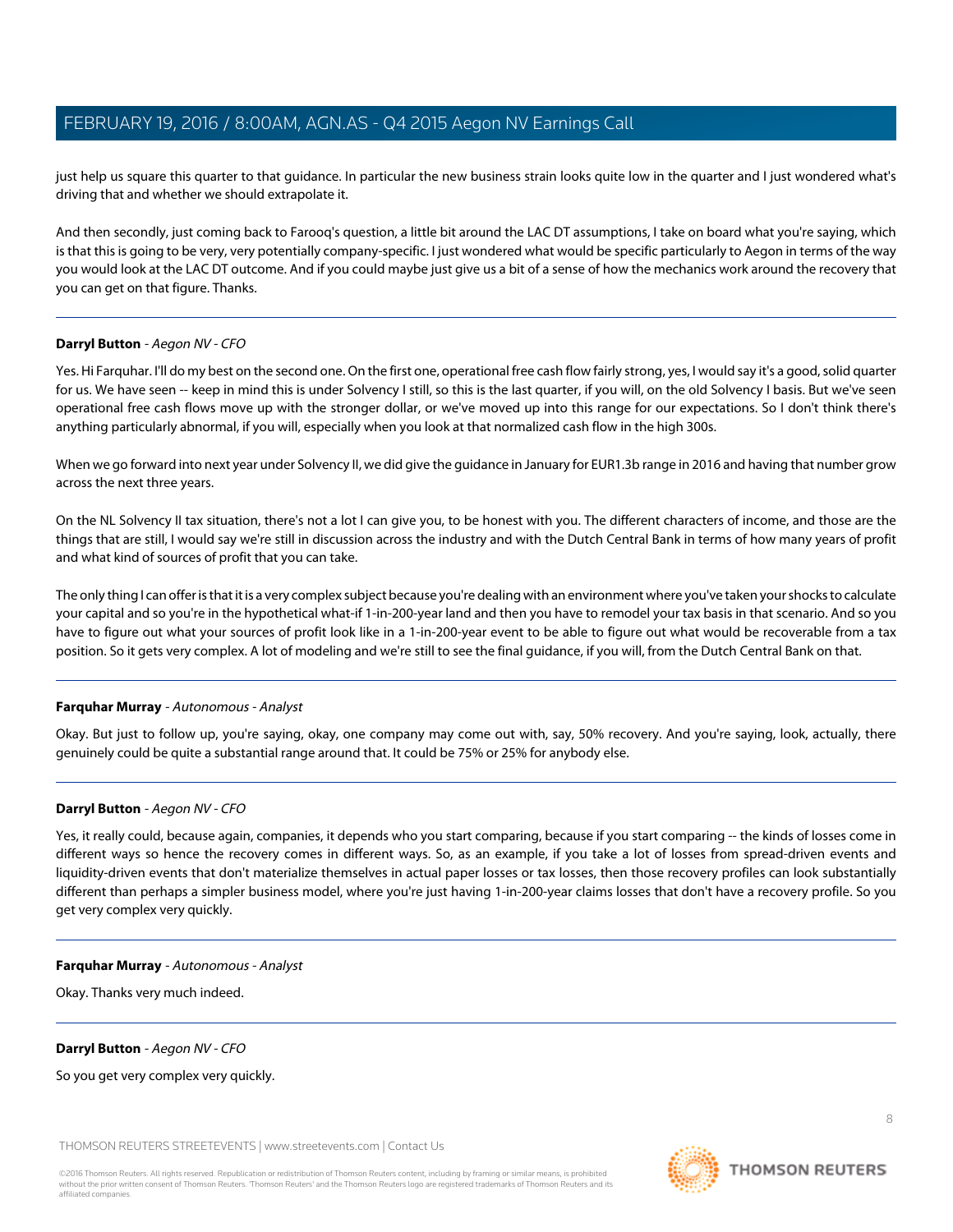# **Farquhar Murray** - Autonomous - Analyst

Okay. Thanks very much indeed.

#### **Operator**

<span id="page-8-0"></span>Mark Cathcart, Jefferies.

## **Mark Cathcart** - Jefferies - Analyst

Hi. It's Mark Cathcart from Jefferies. I'd just like to put to you a hypothesis that the following happens and I'm curious to know what's more important to you. Your observation of the 50% cash payout ratio or your EUR1.7b of dividends albeit supported by EUR600m.

So the hypothesis is that the dollar goes down another 10%; it's fallen 5% in recent weeks. Yields in the US hover around 1% to 1.5%; they're currently at 1.7%. And also, as implied by current spreads in the market, you get losses coming through say on a two-year horizon, which are significantly above that 20 basis points that you've assumed. And if I can venture to say this, that there are some more morbidity and mortality upsets.

Then I'd like to ask Darryl, what's more important, the 50% payout ratio observation or the sticking to the EUR1.7b of dividends on the assumption that that EUR600m, on what I think is not a ludicrous scenario, is gobbled up quite quickly? Your cash earnings have been significantly bailed out by the dollar over the past three years. I'm just wondering -- there's a vulnerability there. So what happens to your dividend policy on that scenario which is not that unforeseen?

# **Darryl Button** - Aegon NV - CFO

Hi Mark. That was quite a lot to absorb. But I guess what I would say is that the 50% payout ratio is not a target in of itself. And, as we said before, as we took a look at the cash generation across the Group and what our objectives are, and what we see as an attractive growing dividend profile versus what we want to invest in the business, that is the number that comes out of the projections.

Although again I'll repeat what I said before. There is actually capacity for either strategic investments or a payout ratio higher than that, and that's yet to be decided from the management team as we progress over the next three years in implementing the strategy. So the 50% is not a target in of itself.

And then the rest, in terms of the rest of your scenario, yes, if we get into -- I guess I'm not going to comment too much in terms of trying to do all the numbers on the spot here. But if we get into a deterioration scenario or a credit environment or things where that operating free cash flow is lower, the good news is we have a buffer to go through before we get down to breaching that 50%. If we keep going beyond that then obviously we'll have to have decisions at that point around our capital allocation and whether we decide to, whether that be de-risk or hang in there with the capital commitment.

So there's all kinds of scenarios you can walk through from now until a more severe scenario. But the best one I could say is we have that buffer to blow through or get through before we get down to the point where you're talking about.

# **Mark Cathcart** - Jefferies - Analyst

(Technical difficulty) that imaginary. Can you just remind us what your 10-year yield assumption is, please, so over the next, say, three years?

And also the assumptions you make on some of your alternative investments and how that might deviate cash earnings?

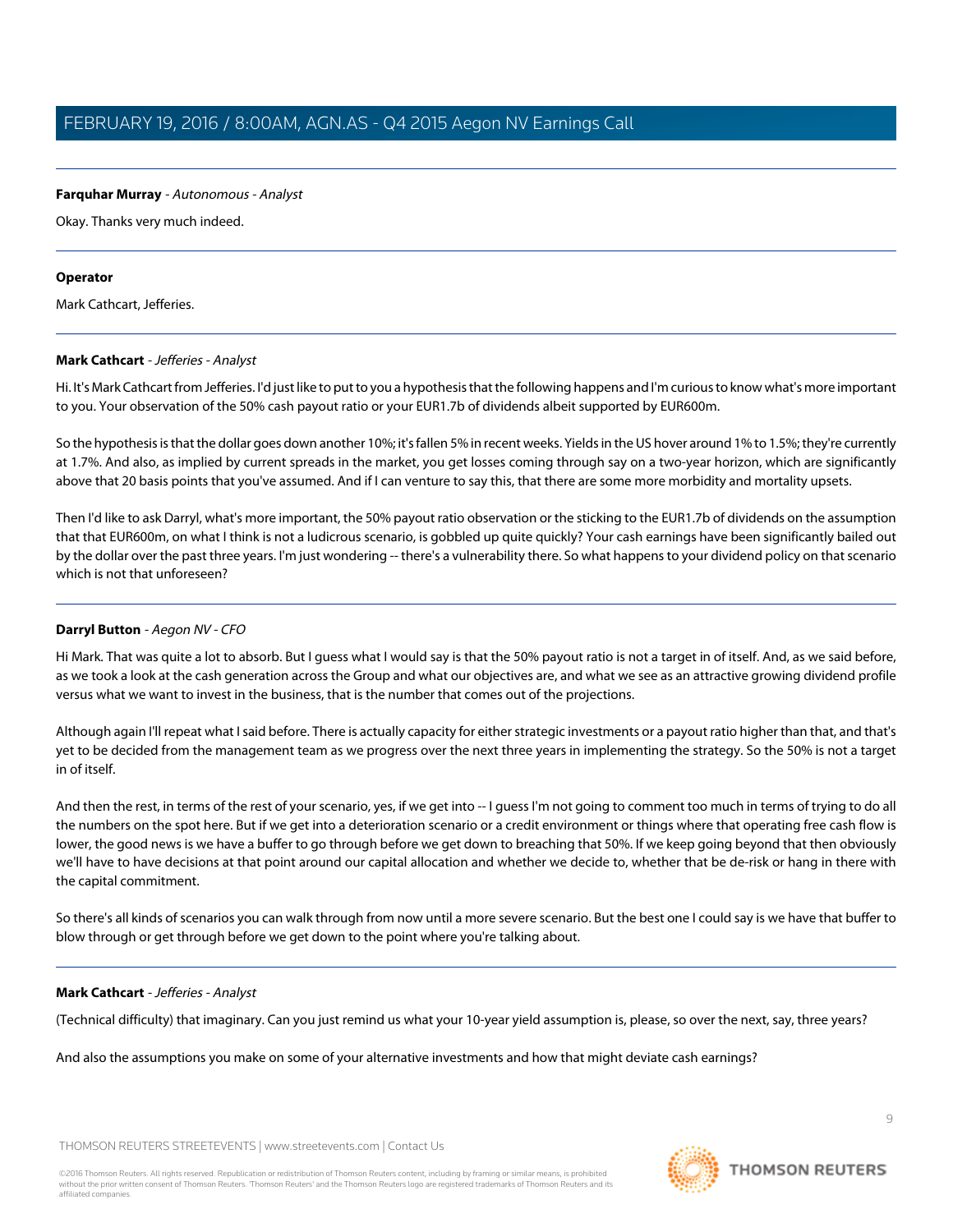# **Darryl Button** - Aegon NV - CFO

Yes, so the IFRS assumption that's used is a 10-year assumption of 4.2% and we get there linearly from now until that point over the next 10 years. So you can take the ten-year today and 4.25 and divide by 10 and that's the grade.

That goes in behind the IFRS results. That's not necessarily a cash assumption. What drives cash for the Group of course are the local regulatory frameworks. And there you have Solvency II market-consistent frameworks in the Netherlands and the UK and all the European -- the majority of the European businesses and then you have US RBC driving cash out of the US. And there you are on a different system, but you are brought to the current levels of interest rates sort of each year end through the cash flow testing work.

#### **Mark Cathcart** - Jefferies - Analyst

And what about alternative investments?

## **Darryl Button** - Aegon NV - CFO

Alternative investments for the allocation that we have are on a mark-to-mark basis in the US statutory environment and in the IFRS environment. So there is a linkage between the reported results that you see every quarter and the fair value results that go behind the capital framework.

## **Mark Cathcart** - Jefferies - Analyst

Okay. Thank you very much, Darryl. Thank you.

#### <span id="page-9-0"></span>**Operator**

Nick Holmes, Societe Generale.

# **Nick Holmes** - Societe Generale - Analyst

Hello. Hi there. Thank you very much. Two questions. Firstly, just coming back on your guidance on impairments, I wonder if you could talk us through a bit more your process. And what I mean by this is you've got the unrealized losses, when do those unrealized losses become impairments. Do you have a rule that say, a 20% fall in market value becomes an impairment or is it your own analysis or maybe credit rating migration?

And then the second question is on the Department of Labor proposal. Wondered if you could just give us an update on where you think that's going in terms of impact. And also timing, when you think this will start to affect your business.

#### **Darryl Button** - Aegon NV - CFO

Hi Nick. Let me take the first one on impairments. The short answer is we go through a process, other than temporary impairments, or OTTI. We do a security by security analysis. Obviously we do screens that flag our various watchlists and securities that go under a more in-depth review. Those screens would have things like looking at the market values versus the book values and thing like that.

But at the end of the day there's no set fixed rule in terms of if the price gets to this then we do that. We have to go through an assessment that takes a look at whether or not we believe we will receive all of our principal back. And we do that security by security. And if we feel we will not or there's a reasonable probability that we will not receive all of our principal, at that point we impair down to the market value of the security. That's our official process and policy.

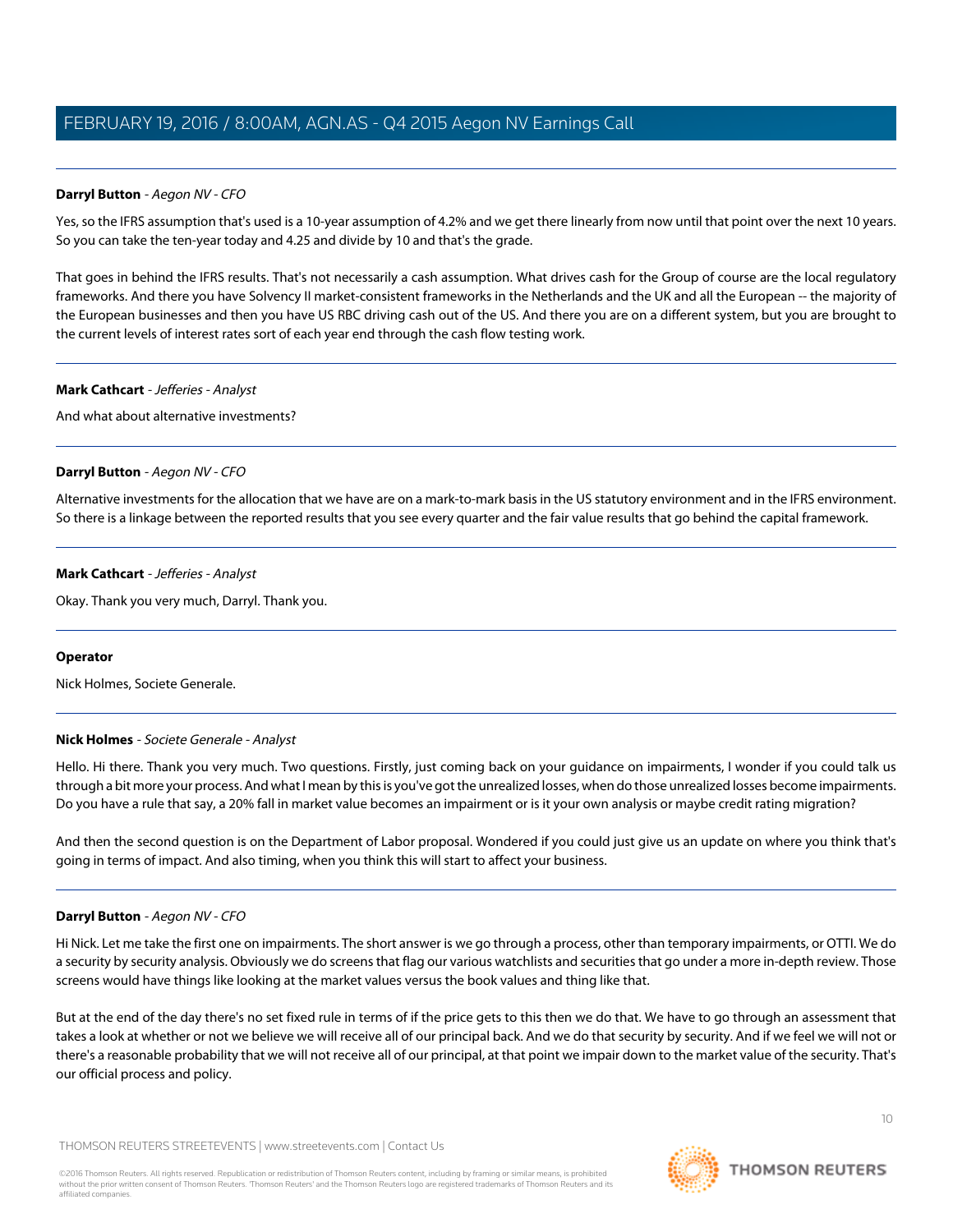## **Alex Wynaendts** - Aegon NV - CEO

I wanted to give you an answer to your question on Department of Labor.

#### **Nick Holmes** - Societe Generale - Analyst

Yes.

# **Alex Wynaendts** - Aegon NV - CEO

In fact we do not know much more right now that we knew in January. We do actually expect that the Department of Labor will come out with their proposals within the next two to three months. And of course the question is what will these proposals entail, to what extent will the Department of Labor have taken into account all the suggestions, recommendations and appeals the industry has made?

As you know, the industry is particularly concerned with the fact that it is important to maintain a system that allows products to be sold to customers, customers that need financial protection, customers that need annuities to have an income stream in the future. And once these proposals are being announced, we do understand that the implementation period would be relatively short. That of course is also something we need to get confirmed and that would mean that maybe within six months, that's one of the things we've been hearing said.

So a lot of questions unanswered, but hopefully the next time that we have our quarterly update, we'll be able to give you more information.

What I would like to say on this subject is that we're well aware of the directions and where this is going. And although we do support, we've always supported a commitment to do the right things for our customers, ensuring that our customers buy the right products and the products that they need for their specific situation, it's also important to take into account that a lot of customers also need to be sold a product because on their own they might not react to it. And that's where the balance has to be found.

We said it earlier, we see a lot of these regulatory changes taking place in our part of the world and Nick, you in the UK know exactly what's happened in the UK with RDR. So it's also a question of them trying to see how can we best adapt our product offering, how can we best adapt the way we sell products to our customers, to make sure that we, within the new rules, continue to provide them the product and services that they need.

# **Nick Holmes** - Societe Generale - Analyst

Just two very quick follow-ups. Firstly, Alex, do you think it will, the DOL will affect sales practices this year? And I'm thinking could there actually be an increase in sales as advisors want to get them done before the rules change?

And then just second, very quick follow-up, Darryl, you've said I think in the past that you don't expect default this year in the energy book. Is that still your view?

# **Alex Wynaendts** - Aegon NV - CEO

On the first question, to go on, on the Department of Labor, I think that advisors will obviously, specifically those that operate in the qualified area which is the one that is now being affected by the Department of Labor, I would expect advisors not to try to sell product before a change of rules, so on the contrary. So I would not expect increase in sales before a change of regulation. As I said, we do expect that these rules will be implemented relatively soon. That's what we know is the aim of the Department of Labor. So that could be somewhere in the beginning of next year.

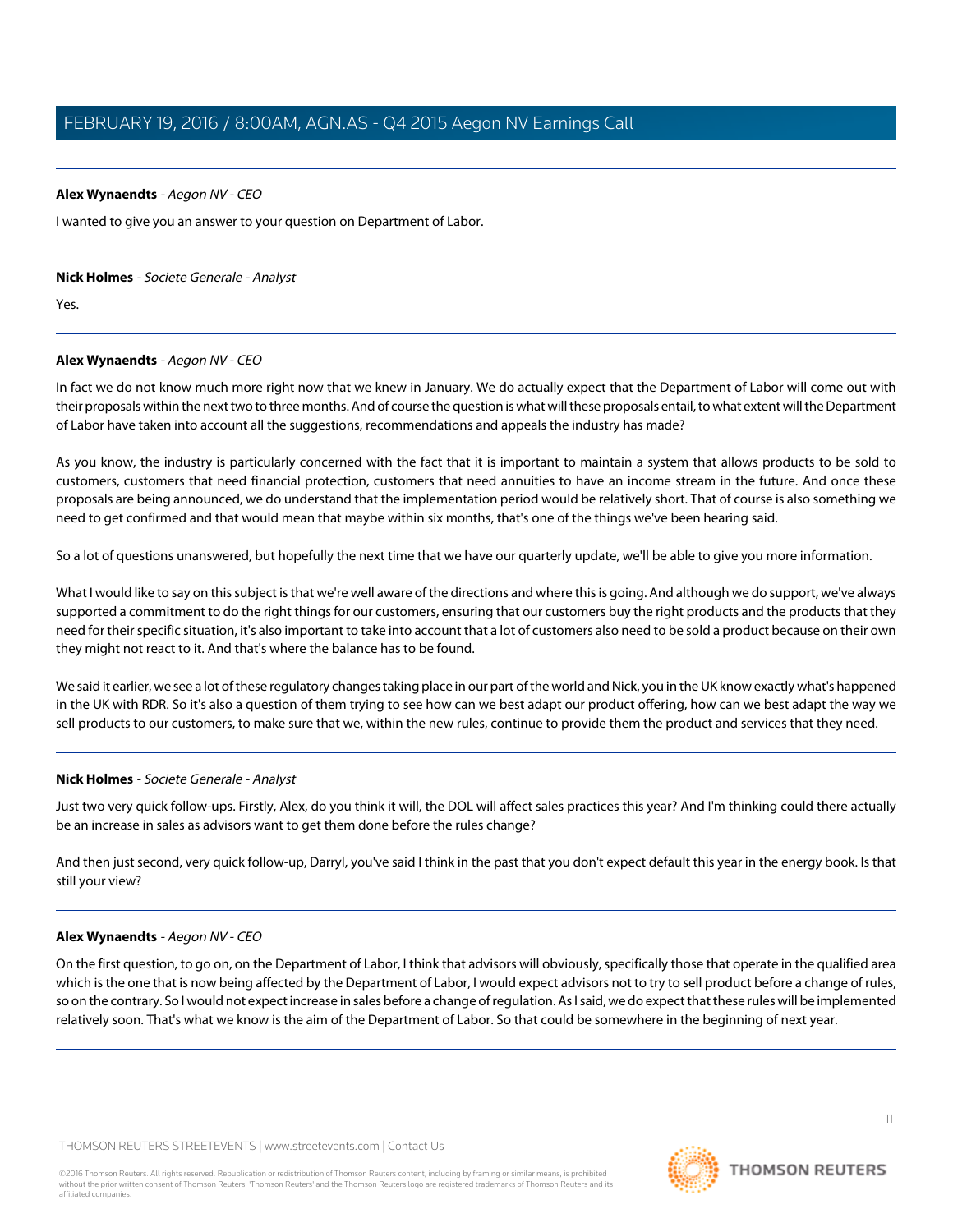# **Darryl Button** - Aegon NV - CFO

On the second part, Nick, I don't think I've ever said I don't expect impairments this year. I think that we continue to see impairments in line or better than what our long-term expectations would be for the portfolio. I think you have to keep in mind with the size of the general account that we have across the Group to have no impairments, which is -- although that's been fact over the last two or three years -- that should not be anyone's expectations going forward.

# **Nick Holmes** - Societe Generale - Analyst

Sorry Darryl. Let me just correct. When I said defaults, not impairments, I meant actual companies defaulting. I mean obviously, as you've guided, you will have impairments which anticipate possible default. But I think you said, or maybe it was another member of management, that there wasn't a likelihood of actual companies defaulting this year.

# **Darryl Button** - Aegon NV - CFO

Well, there's a high correlation between our impairments and defaults over time. Impairments, you just are fretting a little bit -- if all you have are impairments and never any defaults then you'll have lots of recoveries down the road. So I think there are -- we would expect impairments/defaults as a normal course of the credit portfolio over time. Of course that's why we take a yield and that's why we take a spread to help compensate for that.

I think what we're saying is that our long-term, if I look at the US credit portfolio, our long-term average defaults have been around 27 basis points. I see us at or better than that certainly for this year, but we'll have to see. But if there were defaults to come, I think what we're saying is that they would -- in the short term we would think they tend to be focused in the energy space, which is why we've given a disclosure in the slide presentation. So I hope that helps.

#### **Nick Holmes** - Societe Generale - Analyst

Yes. That's very clear. Thank you very much.

#### <span id="page-11-0"></span>**Operator**

William Elderkin, Goldman Sachs.

# **William Elderkin** - Goldman Sachs - Analyst

Thank you. Good morning everybody. One question or one clarification, then a couple of questions on the UK business. Just a clarification, the guided or target level of capital generation that you've given going forward, am I correct in thinking that that number is effectively net of an assumed through-the-cycle level of default?

And then just going to the UK business, on the revenue side, I'm talking about the UK pensions business, in previous quarterly releases you've cautioned that to expect further revenue compression I think both from the transition to the platform but also from DWP-related effects and so on. Can you just give us an update of how you see that proceeding through?

And then sticking with the UK pension business, can we expect commission-related payments to drop fairly sharply over the next year, two years in line with some regulation changes?

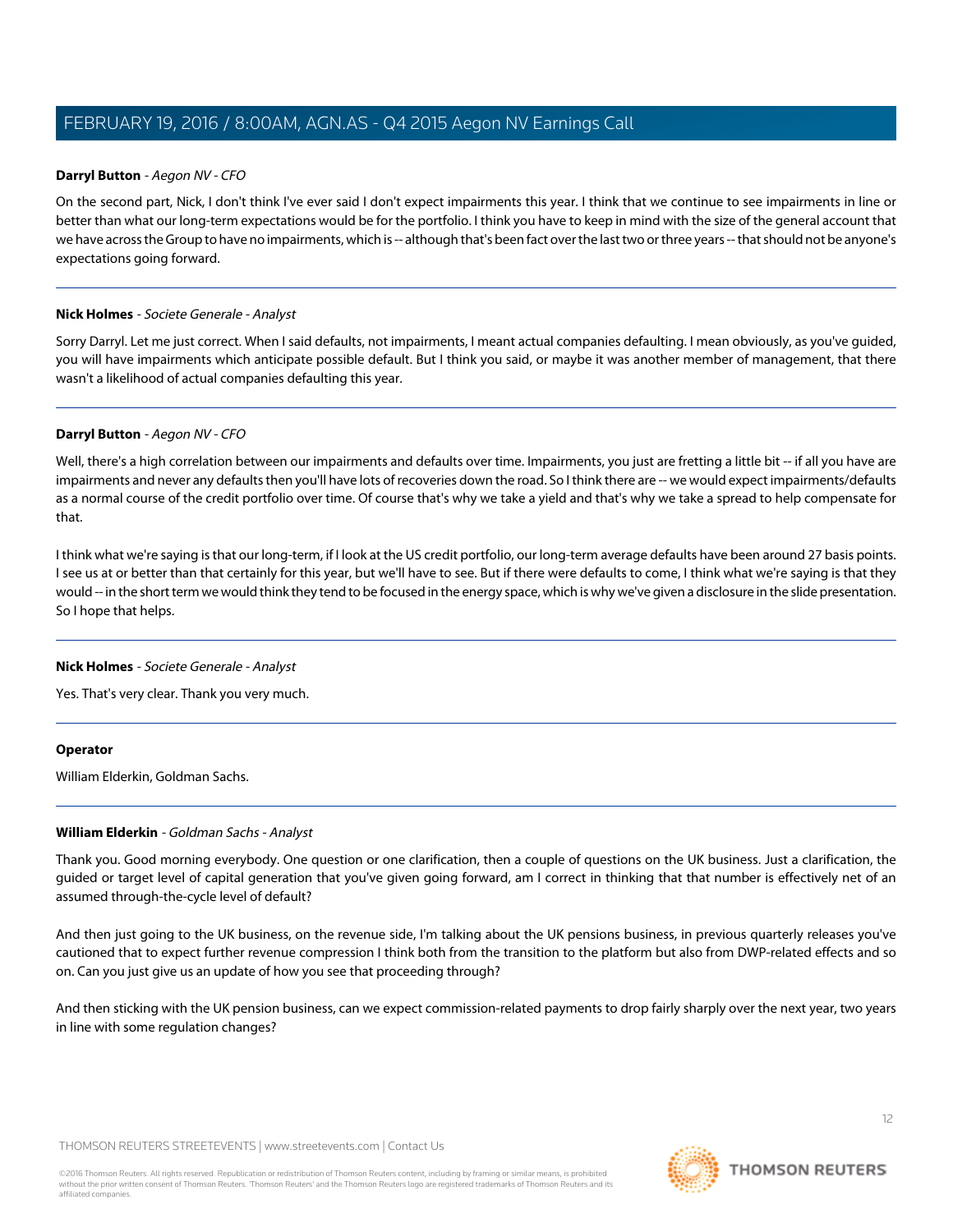And also more broadly, I've seen the operating expenses of the overall UK business have really stabilized nicely over this year. Is the ambition from here to keep those operating expenses, if you like, flat or can we expect further reductions, particularly if the legacy portfolio starts to run down? Thank you.

# **Darryl Button** - Aegon NV - CFO

Hi William. I'll take the first one. The short answer is, on operating free cash flows, yes, that we would look at that as a through-the-cycle long-term default assumption. And that's how we look at it and give our forward guidance on things like the operating free cash flows.

#### **Alex Wynaendts** - Aegon NV - CEO

Yes, in the UK, you're right, William, to mention the fact that a number of different elements that is contributing to margin compression. First of all, DWP, that's one. Second one is the ban on active member discount, which you know does not allow us anymore to differentiate pricing between active member paying and-non paying participants. And we're upgrading customers into a new platform.

However, I think it's also good to remember here that those customers that are upgraded to a new platform are customers that are very keen to stay with us and take a choice. So therefore we also at the same time reduce our lapse risk. That is to some extent an offset.

I think we've made it very clear that we need to continue to adjust our operating model and ensure that the expense base of our new platform is in line with what we can earn on the platform. And while in the past in the old world we were talking about 100, 80 to 100 basis points environment, the new world on the platform is probably more 40 to 50 basis environment and that requires us to take our exposes further down. And we will continue to do so going forward.

As we've announced in January, we're looking at the different options we have available on our UK annuity business, but we're also effectively separating the old business and the new business and ensuring that we're moving as much customers from the old environment to the new environment as we can because these are customers for which we have already paid an acquisition price. And that process continues going forward, and we will therefore also end up with a platform which will have scale and which will have a cost base that is adjusted and adapted to the new reality of the new world, and that means lower expenses.

# **William Elderkin** - Goldman Sachs - Analyst

Can I just follow up on that, the last part, the revenue margins? The movement I'm really trying to understand is how much further compression can we expect, if you like, in the margin on the legacy portfolio.

And then secondly, I still don't have a good feel of the extent to which commission expenses particularly will fall away again on the legacy portfolio and I was just wondering if you can help me with that.

#### **Alex Wynaendts** - Aegon NV - CEO

Yes. In terms of the legacy book, clearly we are trying to adjust our expense as much as we can. There comes a point that you cannot take your fixed expenses down and I think we've been very clear that at that point, which would be also the point that we would have exhausted all the opportunity we have to move customers from the old world to the new world, we will look at what options are available for us to optimize the value. I think that is quite clear.

Now in terms of the platform, if you look at the margins, the margins for a pure administrative platform, these margins like we're seeing in the US are clearly compressing. And that is exactly why we are trying to do two things.

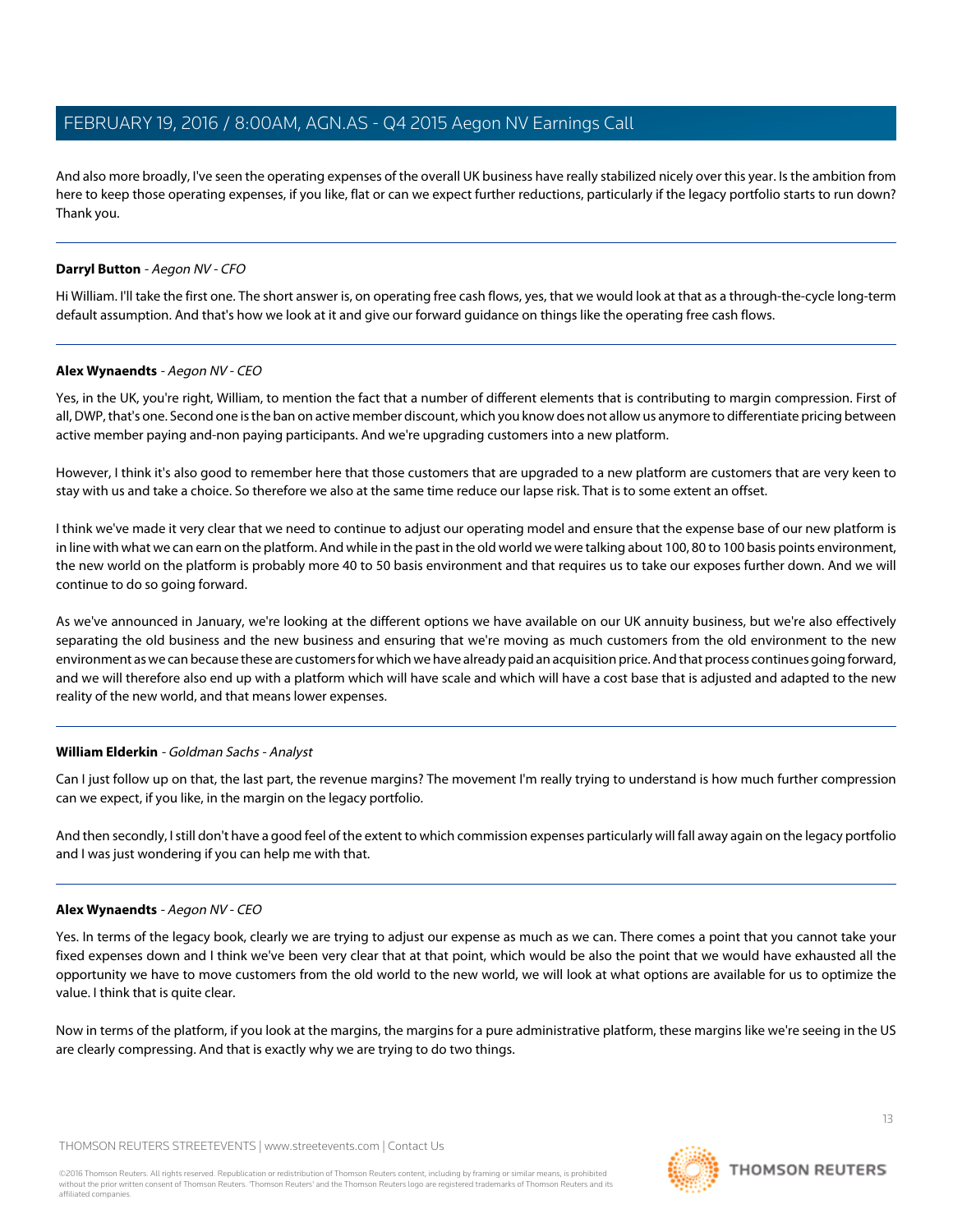First of all, we are consolidating assets. What we're seeing today is that 50% of the customers that we have on the platform consolidate assets from outside. So we are able to offset some of the margin compression by additional assets, all towards achieving scale on the platform. So that's an important point.

The second point is also is that we try to expand the range of products because many of the customers on the platform will be served by financial advisors, but also quite a number of customers on the platform are not served by financial advisors and are customers to whom we can expand our products and services in a broader range. And that's why we try to improve the margins by providing them investment advice or guidance and other services. That is really what our objective is.

So in terms of purely administrative margins, I think you're right to say that it will be driven by scale and as such margins will compress. But the strategy we have is to add assets and to expand the products and services. And I'm pleased to see, as I said earlier, 50% of our customers on the platform effectively now bring in additional assets equivalent to around 50% of their current assets.

#### **William Elderkin** - Goldman Sachs - Analyst

Okay. I'll follow up afterwards. But thank you.

## **Operator**

<span id="page-13-0"></span>William Hawkins, KBW.

## **William Hawkins** - KBW - Analyst

Hello. Thank you very much. All in the Americas. Darryl, can you just explain a little bit more clearly, with the assumption change in variable annuities and the loss recognition charge in fixed annuities? I just don't really understand what you've done there.

And can you just repeat and explain why you think the long-term care charge in the fourth quarter is so clearly a one-off? You said something in your passing remarks but I didn't quite follow that.

And to the extent that no news is good news, very little reference to mortality in the US this quarter. To what extent do you think, post your assumption changes, we're genuinely seeing some good news on the mortality front or is it too early to call that at the moment, just given that the fourth quarter seasonally is normally quite a good one anyway? Thanks.

#### **Darryl Button** - Aegon NV - CFO

Yes. So let me see, I'll take them in order. Variable annuities, fixed annuities. On the fixed annuities, the charge we had was really just related to some spread compression that we saw as, really as the assets that are there are starting to run off a little bit slower than what we had been projecting, combined with the low yields, we took a look at the overall spread projections going forward and we felt like we needed to do a true-up on the intangible calculations. And that was the charge and it's very much a one-off.

On the variable annuity, it was really we had a little bit of leftover work from the Q3 assumption update where we had to make some estimates, related to some of the policy or the behaviors on some of the smaller blocks. And this was really just a timing issue that we didn't get all into the third quarter and it turned out to be a positive for the last piece that was left for the fourth quarter. So that was something we'll strive to make sure we get it all in the third quarter in the future, but that was some carry over that came into the fourth quarter.

On the long-term care side, really it was the overall health book that had the negative experience, but it was predominantly coming from long term care. We saw some -- we saw a lot of lower claim terminations than what are our normal trajectory was and so we took some provisions for

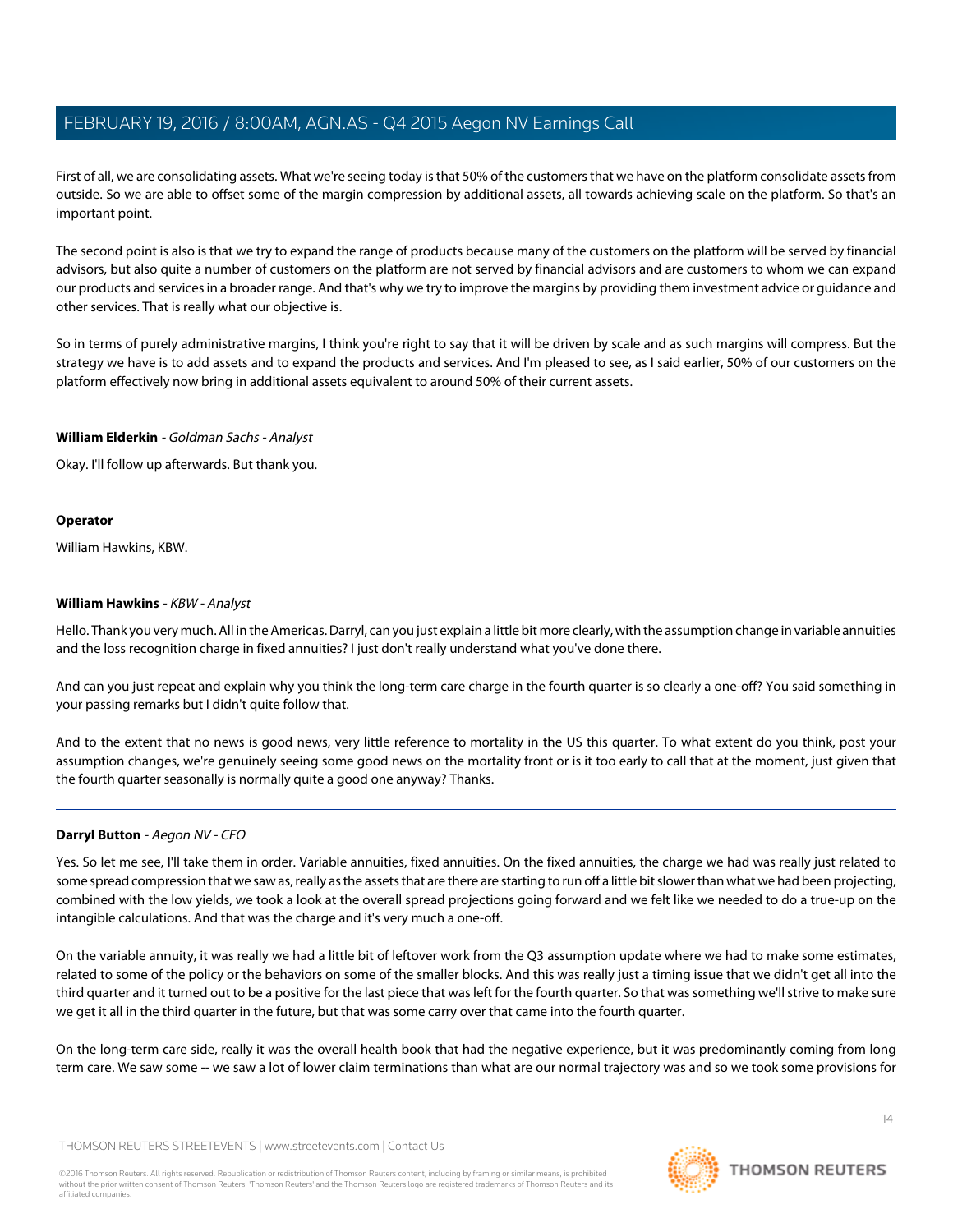that. And, well, obviously it's something that we'll continue to watch very closely going forward, but I very much expect that to come into more normal long term rates as we head into the first quarter.

On the mortality side, yes, the mortality was in line with expectations in the fourth quarter. So there was really no, nothing to report on the life mortality side.

#### **William Hawkins** - KBW - Analyst

Thanks.

#### **Operator**

<span id="page-14-0"></span>Benoit Petrarque, Kepler.

#### **Benoit Petrarque** - Kepler Cheuvreux - Analyst

Hi. Yes. Good morning. It's Benoit Petrarque from Kepler Cheuvreux. The first question will be on the operating free cash flow. I was wondering if you could give us the figure on the Solvency II framework, whether that's basically -- whether that was consistent with the EUR1.3b you've mentioned in Jan.

And then to come back on the slide 20, I was wondering if you could give us an update on this oil exposure. What is the amount of unrealized loss at the end of, let's say, in February? Just give us an update there. And will you expect downgrades during the year or have you seen already downgrades on this sector?

And I was wondering are you afraid it could translate into a potential drag on cash flows in 2016? Thank you.

#### **Darryl Button** - Aegon NV - CFO

Yes, on the Solvency II operating free cash flow for the fourth quarter, no, I don't have that number and we're not in a position to put that out. We'll be -- with first-quarter results we'll start to flip over and start reporting the, not only the Solvency II positions for the quarter, but also the capital generation on the framework in Q1. So as of now the only thing we're putting in Solvency II is still our estimate for the end of the year, which is our day one reporting. So unfortunately there's nothing I can give you on that.

On page 20, and I think on your last two questions, do we have an update on how this has moved going forward from December 31 to as we stand here today, that's not something that we have available or that we're putting out. Obviously the spreads have widened a little further in the energy sector. That was something that we continue to watch, as I mentioned before. But they still continue to move up and down in a fairly volatile way, although they've come back here -- just in the last couple of days they've gotten a little better.

I'm not sure -- in terms of downgrades, we did see in the fourth quarter there was some ratings migration activity that actually did impact that was included in the market impacts on the operating free cash flow in the fourth quarter. Some of that was in fact related to ratings downgrades in this sector.

## **Benoit Petrarque** - Kepler Cheuvreux - Analyst

Okay. Thank you.

THOMSON REUTERS STREETEVENTS | [www.streetevents.com](http://www.streetevents.com) | [Contact Us](http://www010.streetevents.com/contact.asp)

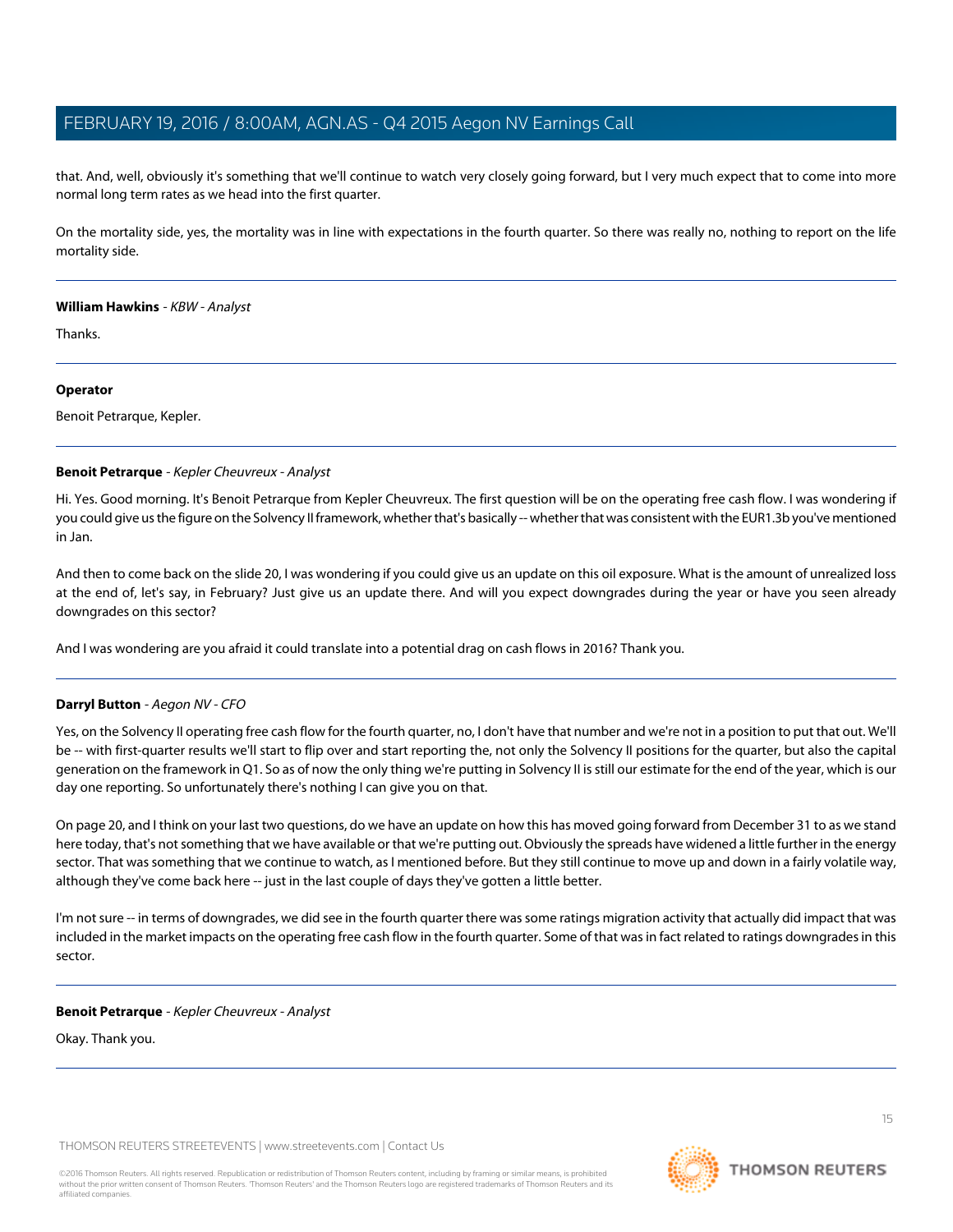**Darryl Button** - Aegon NV - CFO

Yes.

#### **Operator**

<span id="page-15-0"></span>Steven Haywood, HSBC. (Operator Instructions).

#### **Steven Haywood** - HSBC - Analyst

Good morning gentlemen. It was just on, following on from you saying that in the UK you really need to build scale here and that's what's going to drive earnings going forwards, I was wondering how open you are to acquiring scale in the UK, whether from bolt-on acquisitions or acquiring further assets under management or platforms etc. How do you feel about any of this?

## **Alex Wynaendts** - Aegon NV - CEO

It is a scale game and a cost game. Obviously you cannot take your costs down below a certain level, but I indicated clearly we want to take our cost down and drive scale. Now we are driving scale organically by a number of elements. As I said, we're driving scale by moving customers from the old world to the new world. We're driving scale by helping them to consolidate assets. I shared that with you just before. We're driving scale by getting new customers. And obviously if there's an opportunity to accelerate the process of achieving scale, we certainly should be looking at it.

#### **Steven Haywood** - HSBC - Analyst

Excellent. Thank you very much.

#### **Operator**

Thank you. We have no further questions in the queue. I'd like to turn the call back over to you for any additional comments.

#### **Alex Wynaendts** - Aegon NV - CEO

Many thanks for listening in and I wish you a good Friday and a good weekend also. Thank you.

#### **Operator**

Thank you. That will conclude today's conference call. Thank you for your participation, ladies and gentlemen. You may now disconnect.